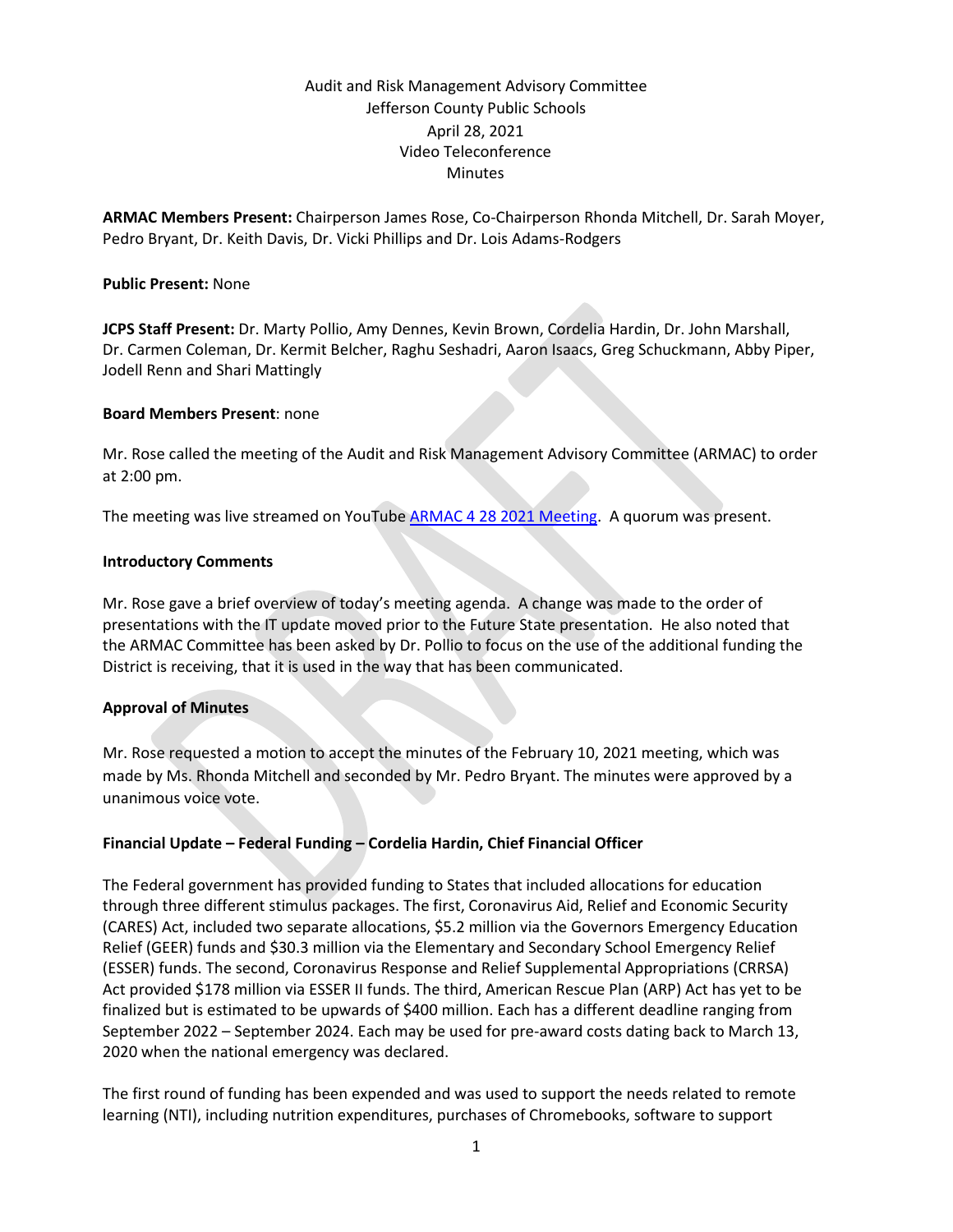academic courses, and personal protective equipment (PPE). JCPS was also responsible for administering \$1.3 million in funding that was allocated to non-public schools.

The second round of funding is being used to support several expense categories. For example, approximately \$50 million has been spent to pay for extended staffing time associated with taking temperatures and supervision of students at the beginning of the day along with staffing needed to release of students at the end of the day, to ensure social distancing was maintained. Replacement of library books and instructional materials that were sent home with students at the beginning of NTI and were lost or damaged. Furniture purchased by many schools to ensure compliance with social distancing guidelines. Staff costs (approximately \$11 million) for the preschool program that were impacted by funding cuts at the State level. Approximately \$16 – 19 million is estimated to cover expenses associated with Nursing staff requirements, including contract nursing to help provide nurses at schools and help with contract tracing. \$1.9 million to cover the overtime and increases in pay for custodial and nutrition staff, PPE, and facility construction for ventilation systems where needed. KDE has provided a funding matrix that provides guidance on acceptable uses of the funds. JCPS has created a robust process to ensure ongoing compliance, including requiring schools or departments to submit a budget request including obtaining the proper departmental approvals (i.e. Assistant Superintendents), before being reviewed and approved by the Chief Financial Officer. In addition, technology requests are reviewed by the Chief Information Officer, to ensure that the requested technology can be supported through the IT Staff, while offering schools flexibility it needs to be balanced with capability.

In preparation of the significant ARP Act funding, which has not been officially awarded, JCPS is putting together a framework to assist in decision making for the spending those funds.

Mr. Rose requested clarification that the funds are one-time only which was confirmed by Ms. Hardin along with the reminder that each source has a different expiration over the next two and a half years. Mr. Rose requested additional clarification regarding the costs associated with Nursing as one time or will a funding source be needed to sustain after the funding runs out. At this time, it is deemed to be short term and for the most part contract nursing is being used to ensure students have access to a medical professional during the pandemic. JCPS is being very cognizant as they move through this process that in some cases a new funding source may been needed however, much of the money is being spent on equipment and overtime that will probably be diminished post pandemic. Currently the general fund does not have the ability to sustain any of the staffing increases made using this funding.

Mr. Rose requested how/if the funds generated by the nickel tax could be used to fund some items into the future. Ms. Hardin shared that the status of the nickel tax is pending a review by the Kentucky Supreme Court and reminded ARMAC that the JCBOE has already decided how those funds will be spent. While the pandemic has postponed some of the planning it doesn't change the JCBOE priorities set out in the resolution. She further shared that the purpose of the Federal funding it to accelerate learning for students that was disrupted by the pandemic.

Mr. Rose reminded the group that Dr. Pollio wants to see the transparency in how the nickel tax will be additive versus moving expenses that were previously spent with other funds. Ms. Hardin agreed that Dr. Pollio and JCBOE were very clear in wanting transparency. Currently, there is a process in the MUNIS accounting system that enables accounting numbers to be assigned to projects, and this will be used as a tracking process and to generate dashboards depicting how the money is spent. Mr. Rose requested the ARMAC members to think about how to ensure transparency through either deep dive questions or requesting Internal Audit to perform independent reviews and let him know their thoughts.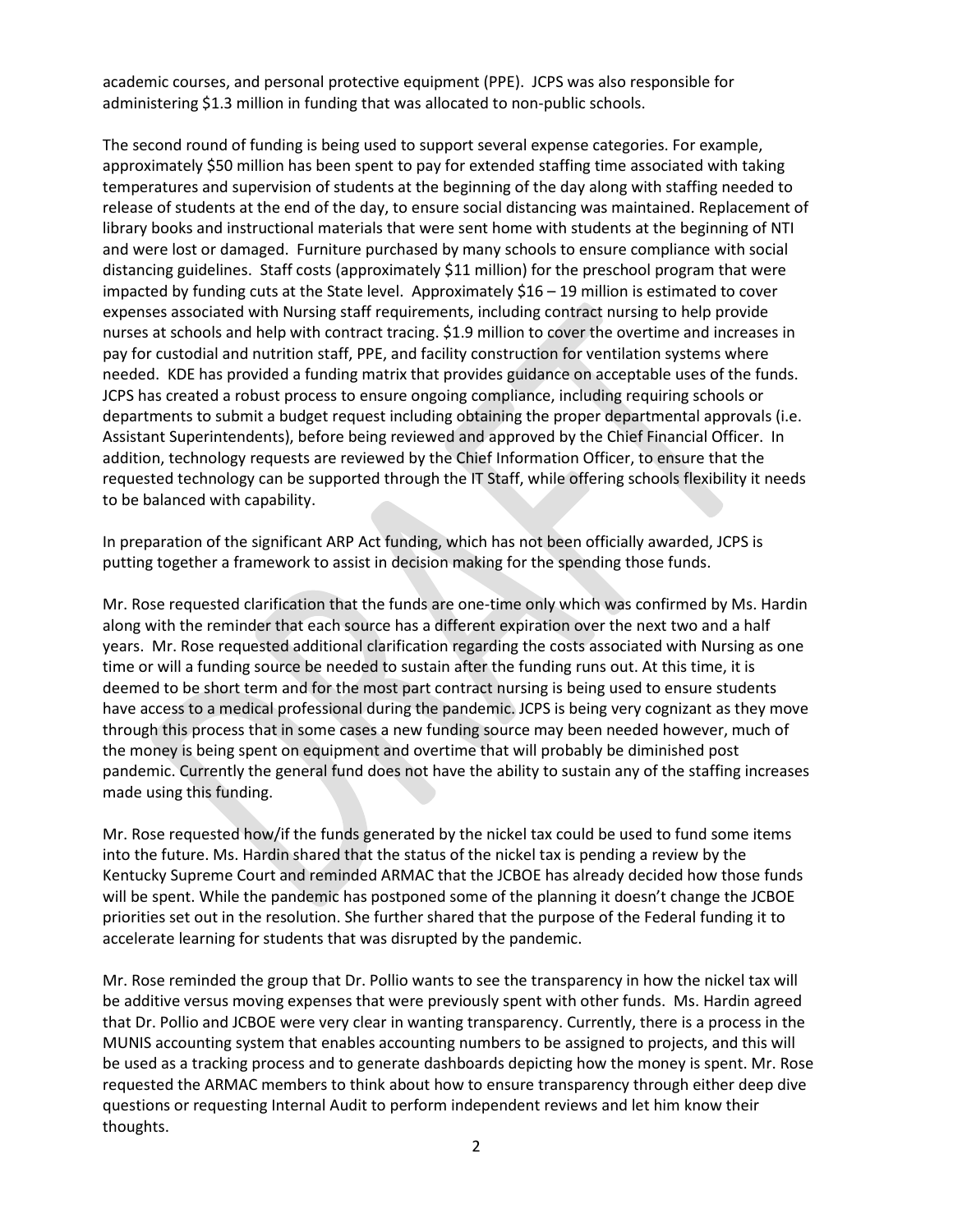# **Status of Local Tax Appeal, Abby Piper, Executive Administrator Government and Community Relations**

The Tax Petition group has appealed the Jefferson Circuit Court opinion to the Kentucky Court of Appeals. JCPS filed a motion subsequent to that motion to have that appeal moved before the Kentucky Supreme Court and are waiting for that ruling. Currently working with the Sheriff's office on collecting the recallable portion of the tax, which is .051. JCPS is not prevented from collecting that tax and anticipates a second line bill for it to be included in the November 2021 tax bills. The money will be held by the District in escrow and will not be used until a final decision is reached.

Ms. Piper provided an update on the passage of HB133, a bill that passed this legislative session. It will make it much harder in the future for Boards of Education to levy recallable taxes above 4%. It reduces the signatures required for a petition to 5,000 as a ceiling.

Mr. Rose inquired if there was an estimate of when the ruling could be expected and Mr. Kevin Brown, General Counsel, shared that it is undetermined at this time. The pandemic has definitely impacted the supreme court's docket. Dr. Davis inquired about how the funds are handled in the interim before the Supreme Court makes a ruling. Mr. Brown shared, and confirmed by Ms. Hardin, that the funds would be held in escrow until the ruling is finalized. If there was an unfavorable ruling, JCPS would have to refund the money to the taxpayers and absorb the costs associated with that refund (costs of refunding tax to taxpayers).

# **Synopsis of Federal Funding and Plans for Use, Dr. John Marshall, Chief Equity Officer**

Dr. Marshall presented a proposal that is being worked on that would be funded with some of the federal funding by creating student service centers in three areas, West Louisville, Newburg and Smoketown. Data shows that service centers would have the greatest impact in improving outcomes for our most marginalized students, but the centers would be available to any JCPS student/family in Louisville. The foundational services rendered would be in the areas of academics, social emotional services, and community empowerment. The baseline investment would be approximately \$25 million.

The service centers would be open during the hours of 2:30 p.m. to 8:30 p.m. These would be the normal work hours for the staff, a normal 7-hour day; this will not be a second job for teachers. Teachers would do their planning and collaboration during the first hour. There is not a current projection for the number of students participating, but principals will be asked to recommend students to the centers. This could be one way to address issues caused by COVID. Transportation will be provided, along with a meal, and all grade levels will be able to attend. Current facilities may be used, however facilities provided by community partners during NTI are also being considered.

Dr. Moyer requested clarification on transportation, in particular for students that attend extracurricular activities. Ms. Dennes shared that high schools have activity buses that are currently used to address this concern and could be used to transport students to the student service centers. Mr. Rose requested clarification on the population to be served. Ms. Dennes confirmed that all JCPS students would be eligible to attend, but the area that has been identified was intentional based on the vicinity to marginalized students. Dr. Phillips shared that proposal aligns with some education thought leaders that she works with. Mr. Rose requested some thought been given to determining how this spend would track to the outcomes that JCPS wants for students and how it links back to the funding being used. Ms. Dennes clarified that the new federal funding will be used to pay for the program initially and then work with community partners to keep it going if it generates the anticipated outcomes. Mr. Rose refocused the conversation to the necessary discernment that will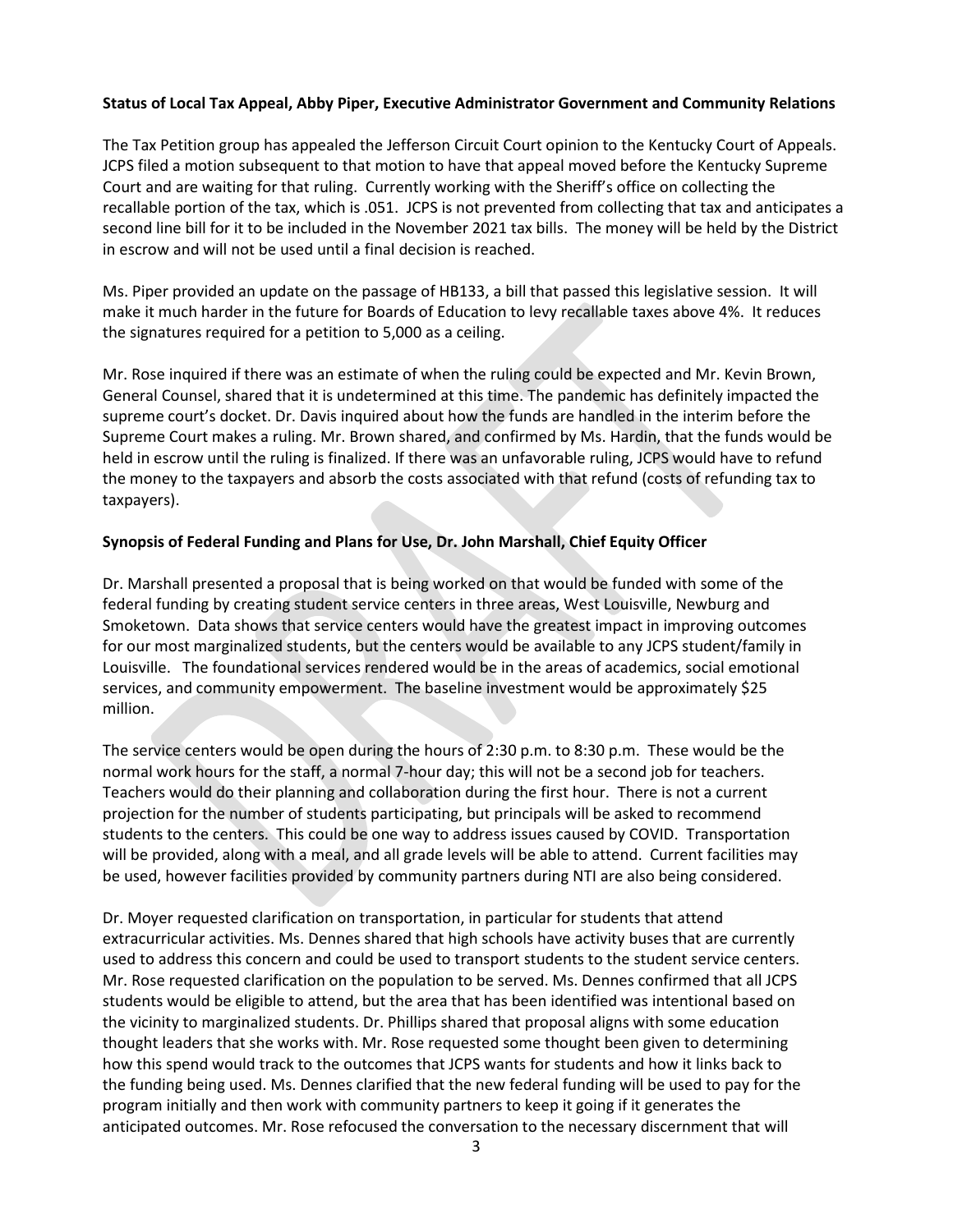be needed to ensure the run rate funding in the future if it is successful.

Dr. Davis inquired about the impact on the potential demand of the program related to the number of staffing that is being anticipated. Ms. Dennes clarified that while some planning is still occurring, they anticipate that they program would be very fluid with several offerings going on at once and therefore the expectation would not be that a teacher would have the same 20 kids for 6 hours, and students would be getting the services they need when they need them. Ms. Dennes also noted that students would be receiving a third meal at the site.

# **Impact of House Bill 563 on JCPS – Abby Piper**

Ms. Piper referred members to the detailed summary that was provided in advance of the meeting. She went on to perform a high-level review of HB563 and the two areas of concern. It is expected that the bill will likely be challenged in court and was actually vetoed by the governor. It violates two provisions of the Kentucky constitution and there is an expectation that it will be challenged in court. If there is not an injunction, JCPS enrollment will change due to the fact that the bill allows for open borders between public school districts and would go into effect July 1, 2022. This is basically a waiting game for JCPS to see how things play out with the bill. Mr. Rose just wanted the members to be aware of this bill and the potential impact that could impact JCPS in the future.

# **Information Technology Update – Dr. Kermit Belcher, Chief Information Officer**

Dr. Belcher introduced three members of his team, Raghu Seshadri, Executive Administrator of Information Technology, Aaron Isaacs, Digital Privacy and Cybersecurity Manager, and Greg Schuckmann, Liaison IT3 Project Management. An overview of what JCPS is doing to identify, mitigate and manage technology risks was presented, along with ongoing continuous improvements and support of students and families during COVID.

Working with Dean Dorton, the NIST CSF was identified as the best fit for JCPS regarding risk management. Once the framework was established and Mr. Isaacs came onboard, they began looking at and creating policies and procedures.

Dr. Belcher described the continuous improvement efforts and the reorganization that has supported the schools during the switch to virtual learning over the past year. He also provided an update of the technical controls that have been put into place and those that are ongoing.

There are several committees and teams that meet weekly to ensure our systems are secure and yet provide for end users' productivity. Dr. Belcher shared that Ms. Renn and her team have been extremely supportive with accessing vulnerabilities and proactive risk assessments. Several systems of awareness have been implemented and periodic checks are done to ensure what has been implemented is still working. Mr. Rose acknowledged the work that IT has done since the last update and requested a quick synopsis on the current posture in responding to prior audits on the environment and future projects on the horizon. Dr. Belcher shared that a recent upgrade of the network addressed several of the weaknesses identified previously. He further shared that the critical finding in the recent network penetration testing was mitigated quickly and the results from the Google Suite security audit did not reveal anything that they were not aware of and had accepted the risks based on being an educational entity.

### **JCPS Future State – Extended Learning Update – Dr. Carmen Coleman, CAO**

Dr. Coleman provided a high-level extended learning update. There are six future state teams and within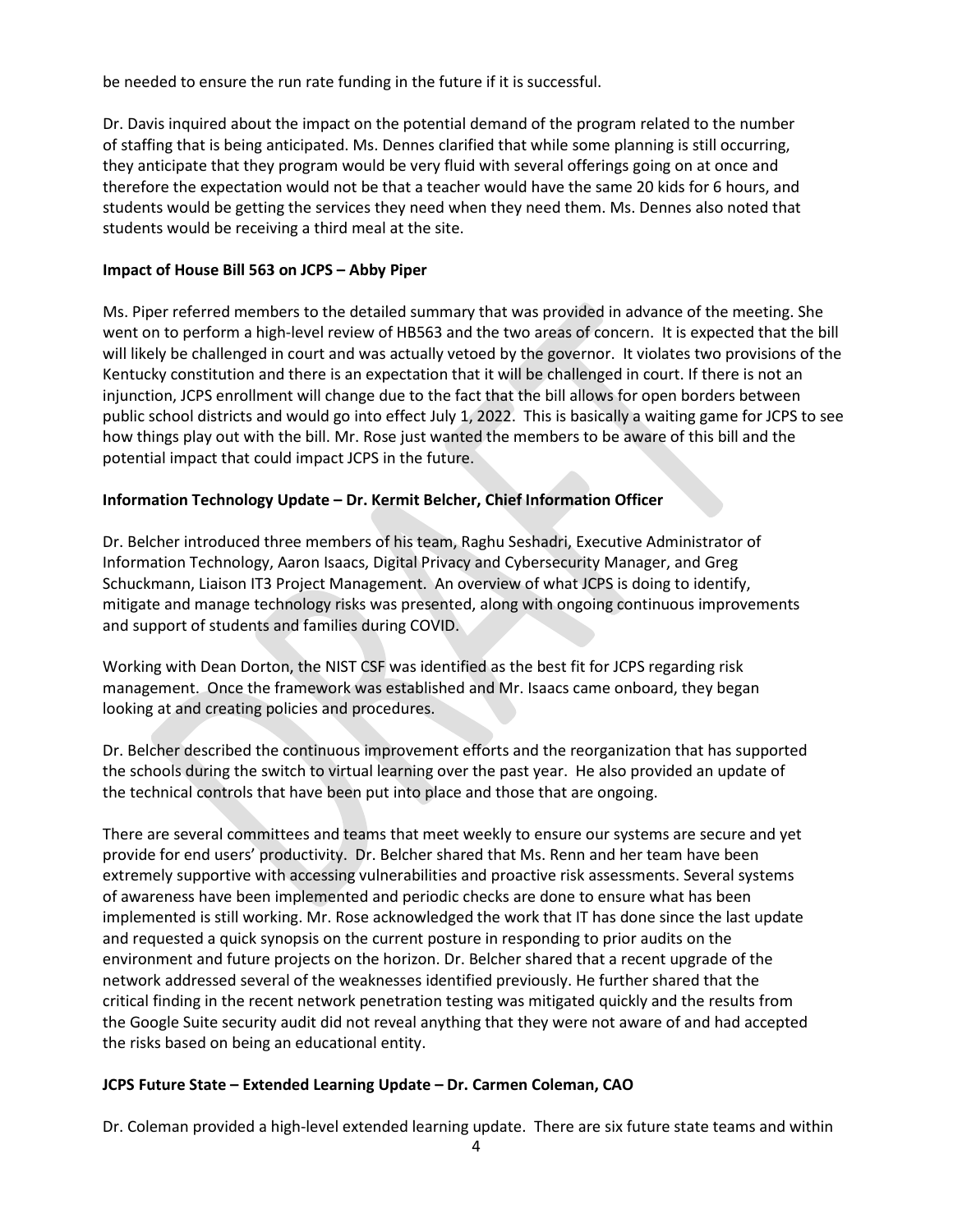one of those categories, Dr. Coleman co-leads two along with Dr. Marshall. They are the student learning experience and extended learning. One priority for the team is equitable, top notch learning across the District. Some early findings from the future state work are being implemented them in the summer 2021 programs. Dr. Carmen clarified that extended learning is much more than summer learning and that this is one piece of those efforts. Extended learning includes for example, times that JCPS is not in school and credentialling learning that takes place in hours outside of the school day. Also, summer learning should be different from regular school or students will not be excited to attend. Teachers can also use the summer learning time to try new strategies and new approaches that they can then take back to their classrooms.

There are three offerings for summer learning this year. They include Summer League, Backpack League and Specialized District Camps. The plan is to have over 100 sites, which have been identified, and will be at sites not only in schools but located in the community. The goal is for kids to be in sites near their home or close to the guardian's work location. There are 73 community sites that have applied for the program. Registration is prioritized for students who did not participate much in NTI or students who failed one or more classes during NTI, including primary students that may not get a grade. To make an impact the programs should be 4 – 6 weeks long. Therefore, JCPS has designed the program to be 6 weeks long.

The Future State teams are all lead by a Chief and by a DEP team member. There are a set of questions that are reflected upon during every step of the process that directly target and focus on racial equity. We know that a lot of kids have lost learning this year, and the future state extended learning vision involves time outside of the normal classroom to provide additional learning. One challenge the District is facing is finding enough teachers for these programs.

Mr. Rose asked for some clarification on how this offering fits into the overall objective of JCPS regarding college and career readiness and the other offerings that are being implemented, such as the student service centers. Ms. Dennes shared that there is a lot of research out about the impact of loss learning has on students that resulted from other natural disasters (for example, Hurricane Katrina). Students need time to make up lost learning. Both of the programs are addressing the issue of lost learning, the summer program is specifically addressing this as is the student service centers concept. Addressing the issue in different ways outside the regular school day. JCPS has learned a lot during the pandemic about new ways of reaching students and partnering with community members. JCPS has always partnered with others but Evolve 502 has helped identify new and effective ways of doing that. Dr. Coleman agrees that everything needs to come together under a common vision. Ms. Mitchell inquired if the community learning HUBs will continue. Ms. Dennes and Dr. Coleman shared that JCPS has reached out to the partners and asked them to apply to participate however, it will look different and will follow a more structured framework. Dr. Moyer inquired about the potential of continuing smaller class sizes that resulted because of the pandemic. Ms. Dennes shared that the biggest challenge is finding teachers to meet the requirements that would be required to keep class sizes small.

Mr. Rose reiterated that the Extended Learning team is one of several future state teams and ARMAC will be looking forward to hearing from all of the teams in the future and in particular how they all interrelate. Ms. Dennes clarified that the reason extended learning was shared since a piece of their work is being put into practice this summer while other teams are working on areas that require more future thinking and confirmed that they will be presenting to ARMAC in the future. Mr. Bryant shared that he is excited about what he is hearing. Ms. Dennes further shared that JCPS is most excited about how the community partnerships have grown exponentially and has been great to see and work with. Ms. Mitchell echoed the positive sentiment and working with JCPS to help the students make up for lost learning.